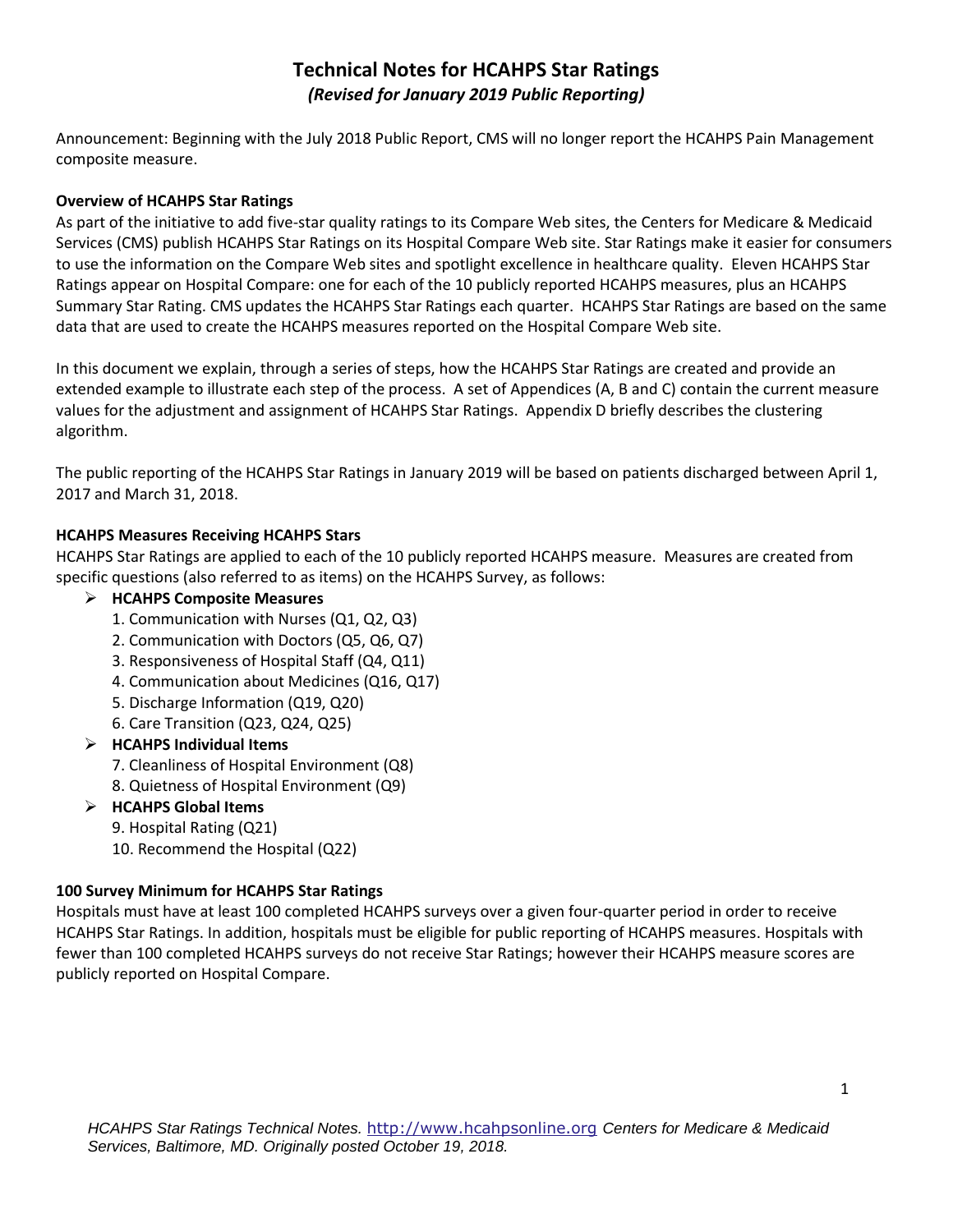## **Construction and Adjustment of HCAHPS Linear Scores**

CMS employs all survey responses in the construction of the HCAHPS Star Ratings. The responses to the survey items used in each HCAHPS measure (shown below) are scored linearly, adjusted, rescaled, averaged across quarters, and rounded to produce a 0-100 linear-scaled score ("Linear Score"). The five steps occur as follows:

## **One: Linear scoring**

The Linear Score used in HCAHPS Star Ratings is closely related to the "top-box," "middle-box" and "bottom-box" scores publicly reported on the Hospital Compare Web site.

Individual responses to the HCAHPS Survey are scored as follows:

## **For items 1-9, 11, and 16-17:**

 $\triangleright$  "Never" = 1; "Sometimes" = 2; "Usually" = 3; and "Always" = 4

## **For items 19 and 20:**

 $\triangleright$  "No" = 0; and "Yes" = 1

## **For item 21:**

 $\triangleright$  Hospital Rating "0" = 0; Hospital Rating "1" = 1; Hospital Rating "2" = 2 ... Hospital Rating "10" = 10 **For item 22:** 

 $\triangleright$  "Definitely No" = 1; "Probably No" = 2; "Probably Yes" = 3; and "Definitely Yes" = 4

## **For items 23, 24, and 25:**

 $\triangleright$  "Strongly Disagree" = 1; "Disagree" = 2; "Agree" = 3; and "Strongly Agree" = 4

The item responses are averaged at the hospital level to form the hospital-level mean for each measure.

## **Two: Adjustment of HCAHPS linear scores**

CMS applies adjustments for the effects of patient mix, survey mode, and quarterly weighting through a series of steps, as follows.

First, CMS applies patient-mix adjustment (PMA) to quarterly HCAHPS scores to account for the tendency of certain patient sub-groups to respond more positively or negatively to the HCAHPS Survey. PMA enables fair comparisons across hospitals by adjusting hospital scores as if all hospitals had an identical mix of patient characteristics. The patientmix adjustment table can be found in Appendix A (Table 1). Appendix A (Table 2) also contains the national means for patient-mix variables. These adjustments are applied to HCAHPS scores on the scale shown above. These values are shown for each answer option on the survey instrument. Additional information about the application of the HCAHPS patient-mix adjustments, including the definition of the PMA factors, can be found in the documents on the HCAHPS On-Line Web site[, www.hcahpsonline.org,](http://www.hcahpsonline.org/) under the *"Mode & Patient-Mix Adj"* button.

Second, HCAHPS quarterly scores are adjusted for the effect of mode of survey administration (mail, telephone, mixed mode or Interactive Voice Response). CMS derived the survey mode adjustments from a large-scale, randomized mode experiment. The mode adjustments are included in Appendix B. Similar to PMA, these adjustment are applied on the original scale shown on the HCAHPS survey instrument for each measure. For detailed information about the mode experiment and survey mode adjustment, please see [www.hcahpsonline.org.](http://www.hcahpsonline.org/)

If the measure is a multi-item composite, averaging of items within composites takes place at this point.

## **Three: Rescaling of HCAHPS linear adjusted scores**

Each adjusted HCAHPS linear measure score on the original scale (shown above) is then transformed into a 0-100 linearscaled score using the following conversion: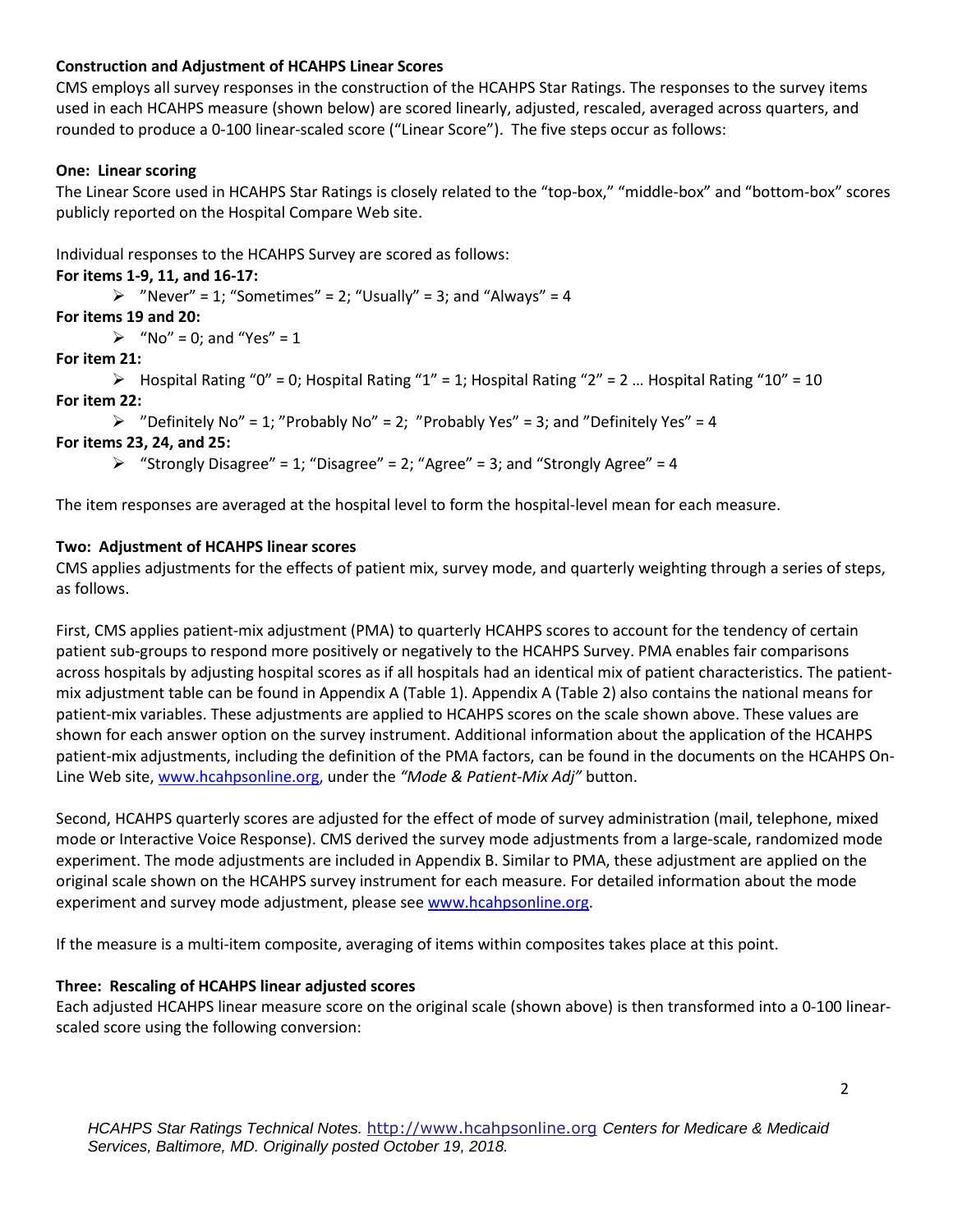The PMA- and mode-adjusted hospital-level measure mean, **M**, minus the lowest possible response to the measure, **R**, divided by the highest possible response to the measure, **K**, minus the lowest response, R. An example follows:

$$
100*\frac{M-R}{K-R}
$$

## **Four: Weighted Average of Quarters of HCAHPS linear scores**

The four-quarter averages of HCAHPS linear scores are weighted proportionately to the number of eligible patients seen by the hospital in each quarter of the reporting period. Specifically, each quarter's score has a quarterly weight equal to that quarter's eligible discharge size divided by the total eligible discharge size for the four quarters that make up the reporting period.

#### **Five: Rounding of HCAHPS linear scores**

The four-quarter averages of HCAHPS linear scores are rounded to integer values (whole numbers) using standard rounding rules, as follows:

If the unrounded four-quarter average is less than [X.5], then round down to nearest whole integer. If the unrounded four-quarter average is equal to or greater than [X.5], then round up to nearest whole integer.

#### **An example of the calculation of an HCAHPS Linear Score**

The following is an example of the construction and adjustment of an HCAHPS linear score.

#### **Step 1: Linear scoring**

For a single quarter from Hospital A, 5 patients responded by telephone to HCAHPS Survey Cleanliness item (item 8) as follows: 4, 4, 3, 2, and 4. The mean of these responses is **3.4**.

#### **Step 2: Adjustment of HCAHPS linear scores**

This hospital has a total patient-mix adjustment of **-0.038** and a telephone mode adjustment of **-0.018** (as found in the Appendices that follow).

Patient-mix adjustment applied: 3.4 – 0.038 = **3.362**  Phone mode adjustment applied: 3.362 – 0.018 = **3.29** (M) Cleanliness has a maximum response of 4  $(K)$  and a minimum response of 1  $(R)$ .

## **Step 3: Rescaling of HCAHPS linear scores**

To put this score into the 0-100 scale:  $100*(3.29-1)/(4-1)$  = **76.33** Thus, **76.33** is the quarterly Linear Mean Score for Cleanliness for Hospital A.

## **Step 4: Weighted Average of Quarters of HCAHPS linear scores**

The four-quarter averages of HCAHPS linear scores are weighted proportionately to the number of eligible patients seen by the hospital in each quarter of the reporting period. For instance; a hospital has the following scores and numbers of eligibles for the four quarters in a reporting period:

Q1: 72.35, 4 eligibles; Q2: 67.26, 7 eligibles; Q3: 75.94, 8 eligibles; Q4: 76.33, 5 eligibles.

 $4 + 7 + 8 + 5 = 24$  total eligibles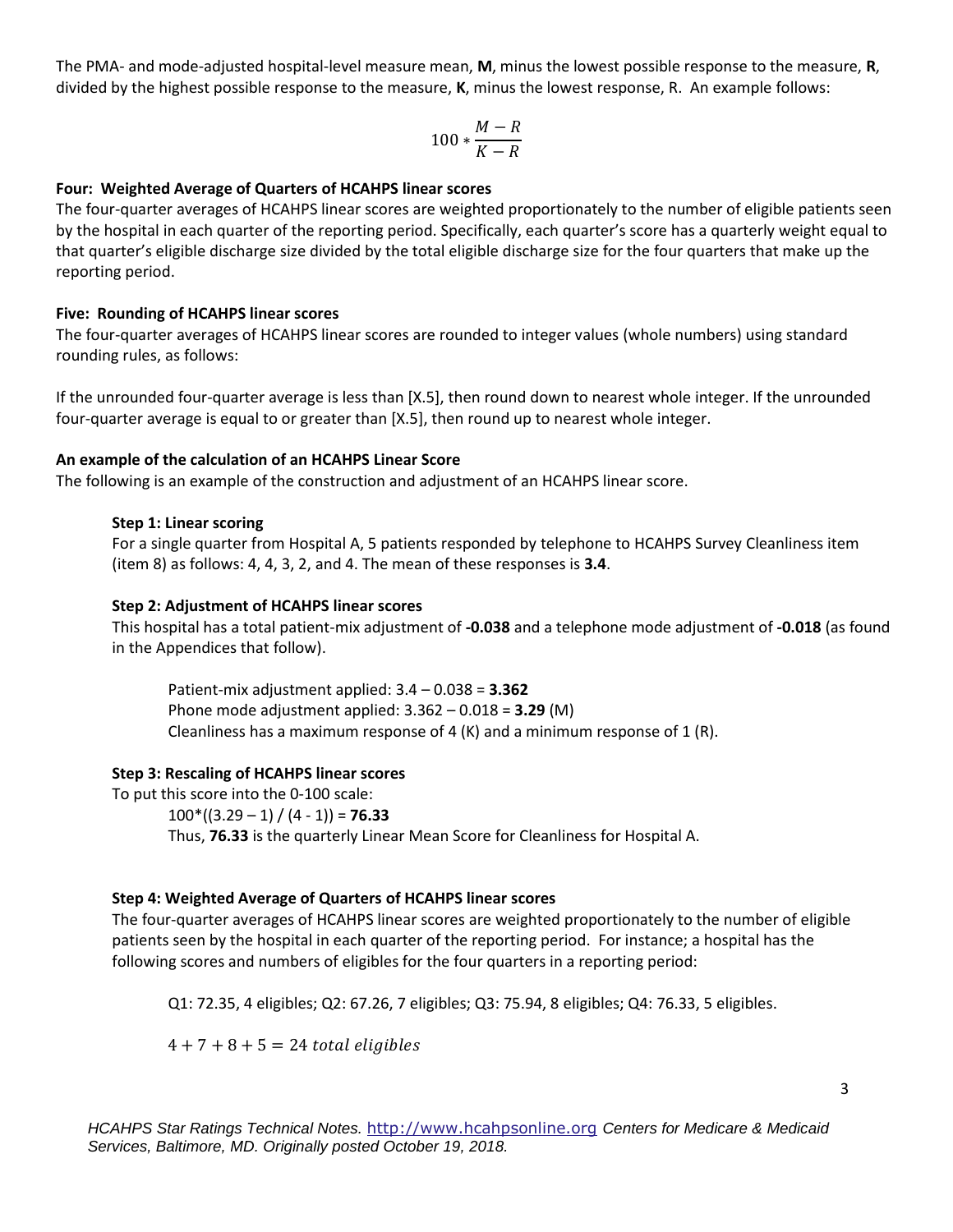$$
\left(72.35 * \left(\frac{4}{24}\right)\right) + \left(67.26 * \left(\frac{7}{24}\right)\right) + \left(75.94 * \left(\frac{8}{24}\right)\right) + \left(76.33 * \left(\frac{5}{24}\right)\right) = 72.89 \, \text{four quarter average}
$$

## **Step 5: Rounding of HCAHPS linear scores**

Four-quarter averages of HCAHPS linear scores are rounded to integer values using standard rounding rules, as follows:

72.89: .89 is greater than .5; so the linear score is rounded up to the next integer, 73.

#### **Conversion of Linear Scores into HCAHPS Star Ratings for the 10 HCAHPS Measures**

Next, CMS assigns 1, 2, 3, 4, or 5 whole stars (only whole stars are assigned; partial stars are not used) for each HCAHPS measure by applying statistical methods that utilize relative distribution and clustering.

The Star Rating for each of the 10 HCAHPS measures is determined by applying a clustering algorithm to the individual measure scores. Conceptually, the clustering algorithm identifies the 'gaps' in the data and creates five categories (one for each star rating) such that scores of hospitals in the same score category (star rating) are as similar as possible, and scores of hospitals in different categories are as different as possible. This clustering algorithm is the same one employed by CMS to determine Medicare Part C and Part D Star Ratings.

The variance in measure scores is separated into within-cluster and between-cluster sum of squares components. The algorithm develops clusters that minimize the variance of measure scores within the clusters. More specifically, the clustering algorithm minimizes the within-cluster sum of squares for each of the Star Ratings levels. The cut points (boundaries) for star assignments are derived from the range of individual measure Star Ratings per cluster. The star levels associated with each cluster are determined by ordering the means of each cluster. The cut points for the current HCAHPS Star Ratings are shown in Appendix C. Additional information about the clustering method can be found in Appendix D.

## **The HCAHPS Summary Star Rating**

In addition to Star Ratings for the 10 HCAHPS measures, CMS introduced a new metric, the HCAHPS Summary Star Rating, which is the average of all of the Star Ratings of the HCAHPS measures. The HCAHPS Summary Star Rating is constructed from the following components:

- $\triangleright$  The Star Ratings from each of the 6 HCAHPS Composite Measures
	- $\circ$  Communication with Nurses, Communication with Doctors, Responsiveness of Hospital Staff, Communication about Medicines, Discharge Information, and Care Transition.
- $\triangleright$  A single Star Rating for the HCAHPS Individual Items
	- o The average of the Star Ratings assigned to Cleanliness of Hospital Environment and Quietness of Hospital Environment.
- $\triangleright$  A single Star Rating for the HCAHPS Global Items
	- o The average of the Star Ratings assigned to Hospital Rating and Recommend the Hospital.

The 8 Star Ratings (6 Composite Measure Star Ratings + Star Rating for Individual Items + Star Rating for Global Items) are combined as a simple average to form the HCAHPS Summary Star Rating. In the final step, normal rounding rules are applied to the 8-measure average to arrive at the HCAHPS Summary Star Rating (1, 2, 3, 4, or 5 stars).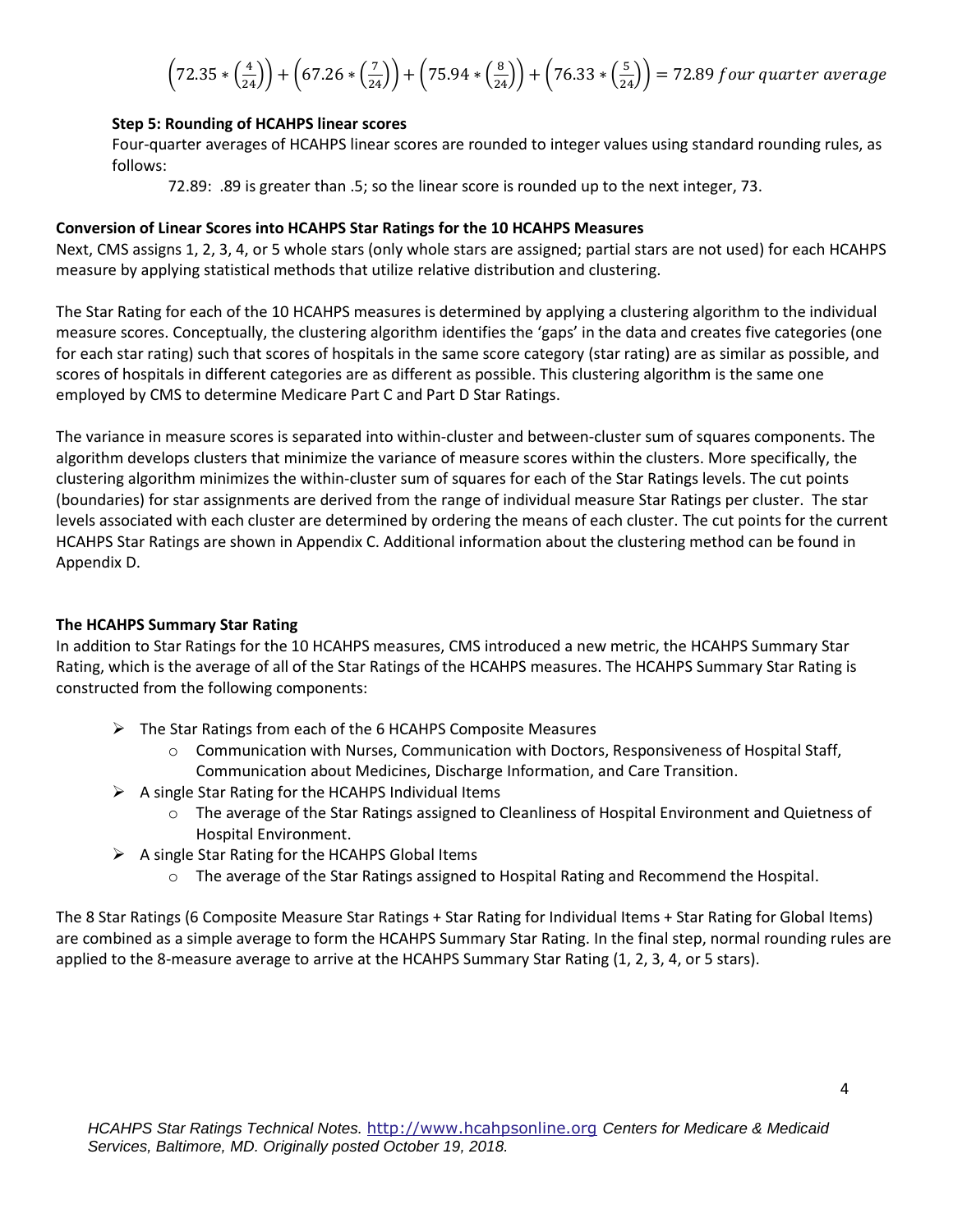## **An example of the calculation of the HCAHPS Summary Star Rating.**

The following is an example of how to calculate the HCAHPS Summary Star Rating. Suppose a hospital has Star Ratings for each of the 10 HCAHPS measures as shown in following table.

|                                            | 10<br><b>HCAHPS</b><br><b>Measure</b><br><b>Star</b><br>Ratings | 8 Star<br><b>Ratings</b><br><b>Used in</b><br><b>HCAHPS</b><br><b>Summary</b><br><b>Star Rating</b> | 9-Measure<br><b>HCAHPS Summary Star</b><br><b>Rating Average</b><br>(unrounded) | <b>HCAHPS</b><br><b>Summary</b><br><b>Star Rating</b><br>(rounded) |
|--------------------------------------------|-----------------------------------------------------------------|-----------------------------------------------------------------------------------------------------|---------------------------------------------------------------------------------|--------------------------------------------------------------------|
| <b>HCAHPS Composite Measures</b>           |                                                                 |                                                                                                     |                                                                                 |                                                                    |
| <b>Communication with Nurses</b>           | 4                                                               | 4                                                                                                   |                                                                                 |                                                                    |
| <b>Communication with Doctors</b>          | 3                                                               | 3                                                                                                   |                                                                                 |                                                                    |
| Responsiveness of Hospital Staff           | 4                                                               | 4                                                                                                   |                                                                                 |                                                                    |
| Pain Management                            | N/A                                                             | N/A                                                                                                 |                                                                                 |                                                                    |
| <b>Communication about Medicines</b>       | 4                                                               | 4                                                                                                   |                                                                                 |                                                                    |
| Discharge Information                      | 4                                                               | 4                                                                                                   | $(4+3+4+4+4+3+5+3.5)/8$                                                         | 4                                                                  |
| <b>Care Transition</b>                     | 3                                                               | 3                                                                                                   | $= 3.813$                                                                       |                                                                    |
| <b>HCAHPS Individual Items</b>             |                                                                 |                                                                                                     |                                                                                 |                                                                    |
| <b>Cleanliness of Hospital Environment</b> | 5                                                               | $(5+5)/2$                                                                                           |                                                                                 |                                                                    |
| Quietness of Hospital Environment          | 5                                                               | $= 5$                                                                                               |                                                                                 |                                                                    |
| <b>HCAHPS Global Items</b>                 |                                                                 |                                                                                                     |                                                                                 |                                                                    |
| <b>Hospital Rating</b>                     | 4                                                               | $(4+3)/2$                                                                                           |                                                                                 |                                                                    |
| Recommend the Hospital                     | 3                                                               | $= 3.5$                                                                                             |                                                                                 |                                                                    |

**Step 1:** Calculate a Star Rating for HCAHPS Individual Items by averaging the Star Ratings for Cleanliness of Hospital Environment and Quietness of Hospital Environment.

In this example, the Star Rating for HCAHPS Individual Items =  $(5+5)/2 = 5$ .

**Step 2:** Calculate a Star Rating for HCAHPS Global Items by averaging the Star Ratings for Hospital Rating and Recommend the Hospital.

In this example, the Star Rating for HCAHPS Global Items = (4+3)/2 = 3.5. *Note: Do not round this average.*

**Step 3:** Calculate the HCAHPS Summary Star Rating as the average of the 6 composite measure Star Ratings, the Star Rating for HCAHPS Individual Items, and the Star Rating for HCAHPS Global Items. In this example, the HCAHPS Summary Star Rating =  $(4+3+4+4+4+3+5+3.5)/8=3.813$ .

**Step 4:** Lastly, round the 8-Measure HCAHPS Summary Star Rating Average using the rounding table below. In this example, the hospital's HCAHPS Summary Star Rating rounds to 4 stars.

| <b>8-Measure HCAHPS Summary Star Rating</b><br>Average | <b>HCAHPS Summary Star Rating Assignment</b> |  |  |  |
|--------------------------------------------------------|----------------------------------------------|--|--|--|
| $≥1.00$ and <1.50                                      | 1 Star                                       |  |  |  |
| $≥1.50$ and <2.50                                      | 2 Stars                                      |  |  |  |
| $≥2.50$ and $< 3.50$                                   | 3 Stars                                      |  |  |  |
| $≥3.50$ and <4.50                                      | 4 Stars                                      |  |  |  |
| $≥4.50$ and ≤5.00                                      | 5 Stars                                      |  |  |  |

*HCAHPS Star Ratings Technical Notes.* [http://www.hcahpsonline.org](http://www.hcahpsonline.org/) *Centers for Medicare & Medicaid Services, Baltimore, MD. Originally posted October 19, 2018.*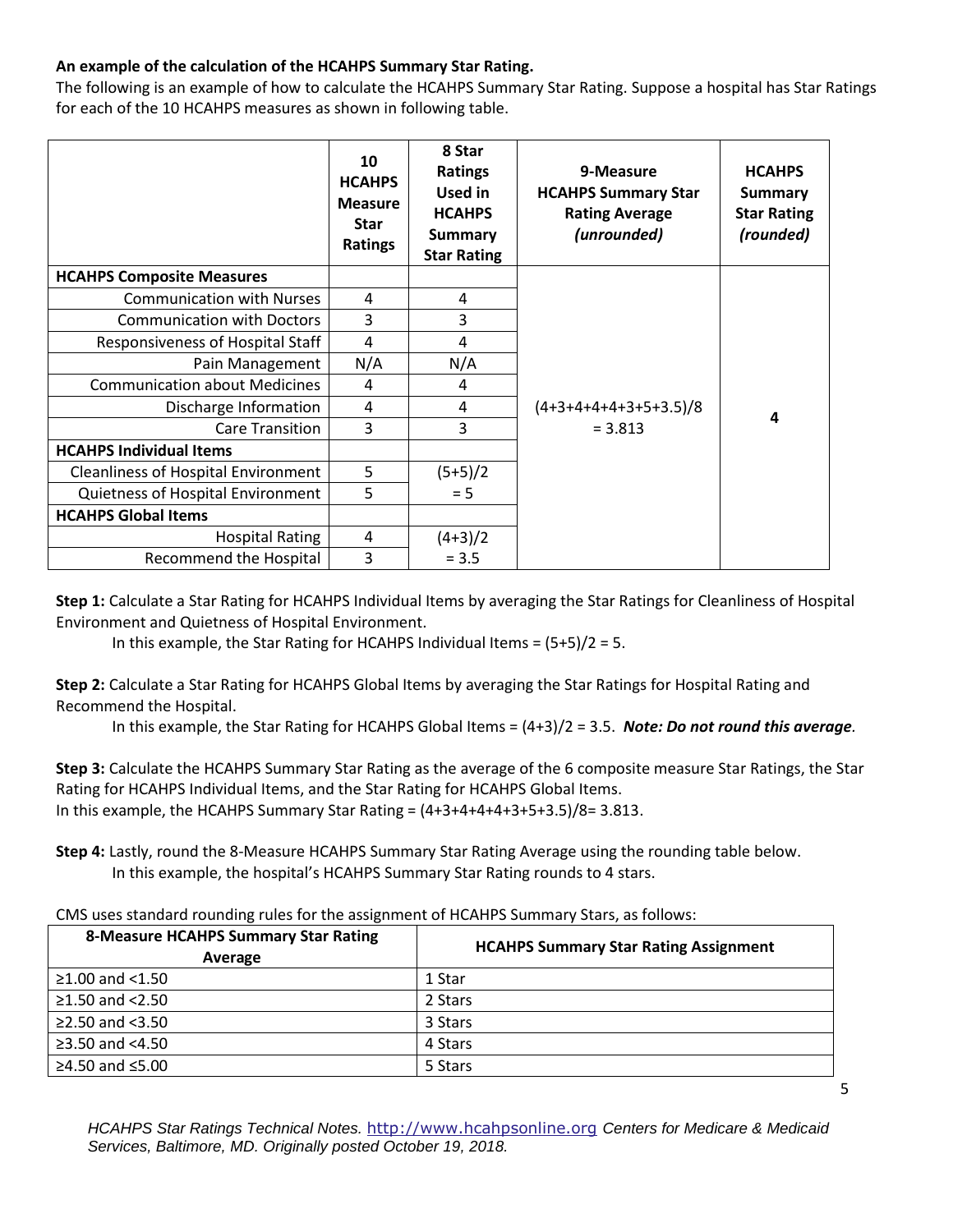**Appendix A, Table 1: HCAHPS Patient-Mix Adjustments of Linear Scores for Patients Discharged Between Quarter 2, 2017 and Quarter 1, 2018 (April 1, 2017 to March 31, 2018)**

| Patient-Mix<br>Adjustment (PMA)                                                           | Comm. with Nurses | Comm. with Doctors | Responsiveness of Hosp.<br>Staff | Comm. About Medicines | Cleanliness of Hosp. Env. | Quietness of Hosp. Env. | Discharge Information | Care Transition | Hospital Rating | Recommend the Hospital |
|-------------------------------------------------------------------------------------------|-------------------|--------------------|----------------------------------|-----------------------|---------------------------|-------------------------|-----------------------|-----------------|-----------------|------------------------|
| Education (per level;<br>1=8th grade or less and<br>6=More than 4-year<br>college degree) | 0.0137            | 0.0174             | 0.0233                           | 0.0497                | 0.0134                    | 0.0463                  | 0.0039                | 0.0011          | 0.1039          | 0.0163                 |
| Self-Rated Health (per<br>level; 1=Excellent and<br>5=Poor)                               | 0.0675            | 0.0699             | 0.0902                           | 0.0995                | 0.0647                    | 0.0673                  | 0.0108                | 0.0818          | 0.2552          | 0.0813                 |
| Response Percentile<br>(per 1% of response<br>percentile)                                 | 0.0023            | 0.0024             | 0.0032                           | 0.0034                | 0.0007                    | 0.0004                  | 0.0003                | 0.0023          | 0.0060          | 0.0021                 |
| <b>LANGUAGE SPOKEN AT</b><br><b>HOME</b>                                                  |                   |                    |                                  |                       |                           |                         |                       |                 |                 |                        |
| Spanish                                                                                   | $-0.0220$         | $-0.0502$          | $-0.0255$                        | $-0.0804$             | 0.0101                    | $-0.0814$               | $-0.0172$             | $-0.0180$       | $-0.4458$       | $-0.1390$              |
| Chinese                                                                                   | 0.0679            | 0.0533             | 0.0872                           | 0.0089                | 0.0159                    | $-0.0418$               | $-0.0199$             | 0.0866          | 0.0188          | 0.0011                 |
| R/V/P/O                                                                                   | 0.0225            | 0.0091             | 0.0608                           | $-0.0357$             | 0.0464                    | $-0.0881$               | $-0.0003$             | 0.0528          | 0.0106          | $-0.0171$              |
| English (REFERENCE)                                                                       | 0.0000            | 0.0000             | 0.0000                           | 0.0000                | 0.0000                    | 0.0000                  | 0.0000                | 0.0000          | 0.0000          | 0.0000                 |
| <b>AGE</b>                                                                                |                   |                    |                                  |                       |                           |                         |                       |                 |                 |                        |
| Age 18-24                                                                                 | 0.0664            | 0.0669             | 0.1420                           | $-0.1309$             | 0.0475                    | $-0.0072$               | $-0.0334$             | $-0.0349$       | 0.7090          | 0.2288                 |
| Age 25-34                                                                                 | 0.0361            | 0.0497             | 0.0524                           | $-0.1570$             | 0.0445                    | $-0.0250$               | $-0.0398$             | $-0.0774$       | 0.5743          | 0.1716                 |
| Age 35-44                                                                                 | 0.0216            | 0.0340             | 0.0307                           | $-0.1476$             | 0.0630                    | $-0.0026$               | $-0.0407$             | $-0.0668$       | 0.4752          | 0.1423                 |
| Age 45-54                                                                                 | $-0.0181$         | $-0.0160$          | $-0.0192$                        | $-0.1852$             | 0.0509                    | $-0.0046$               | $-0.0488$             | $-0.0924$       | 0.2537          | 0.0664                 |
| Age 55-64                                                                                 | $-0.0416$         | $-0.0401$          | $-0.0502$                        | $-0.1739$             | 0.0411                    | $-0.0010$               | $-0.0508$             | $-0.0996$       | 0.1042          | 0.0272                 |
| Age 65-74                                                                                 | $-0.0584$         | $-0.0627$          | $-0.0610$                        | $-0.1628$             | 0.0325                    | $-0.0151$               | $-0.0493$             | $-0.1007$       | $-0.0263$       | $-0.0062$              |
| Age 75-84                                                                                 | $-0.0383$         | $-0.0426$          | $-0.0411$                        | $-0.0961$             | 0.0280                    | $-0.0064$               | $-0.0243$             | $-0.0499$       | $-0.0485$       | $-0.0125$              |
| Age 85+ (REFERENCE)                                                                       | 0.0000            | 0.0000             | 0.0000                           | 0.0000                | 0.0000                    | 0.0000                  | 0.0000                | 0.0000          | 0.0000          | 0.0000                 |
| <b>SERVICE LINE</b>                                                                       |                   |                    |                                  |                       |                           |                         |                       |                 |                 |                        |
| Male Medical                                                                              | $-0.0183$         | 0.0026             | $-0.0259$                        | $-0.1083$             | $-0.1149$                 | $-0.0041$               | $-0.0257$             | $-0.0255$       | $-0.0414$       | $-0.0336$              |
| Male Surgical                                                                             | $-0.0443$         | $-0.1582$          | $-0.0690$                        | $-0.1909$             | $-0.1353$                 | $-0.0470$               | $-0.0659$             | $-0.1097$       | $-0.3503$       | $-0.1407$              |
| Female Medical<br>(REFERENCE)                                                             | 0.0000            | 0.0000             | 0.0000                           | 0.0000                | 0.0000                    | 0.0000                  | 0.0000                | 0.0000          | 0.0000          | 0.0000                 |
| <b>Female Surgical</b>                                                                    | $-0.0223$         | $-0.1656$          | $-0.0429$                        | $-0.0669$             | $-0.0207$                 | $-0.0705$               | $-0.0556$             | $-0.0851$       | $-0.3013$       | $-0.1085$              |
| <b>Female Maternity</b>                                                                   | $-0.1102$         | $-0.2035$          | $-0.2421$                        | $-0.2430$             | $-0.0116$                 | $-0.1987$               | $-0.0600$             | $-0.1000$       | $-0.6327$       | $-0.2357$              |
| <b>INTERACTIONS</b>                                                                       |                   |                    |                                  |                       |                           |                         |                       |                 |                 |                        |
| Surgical Line $*$ Age <sup>1</sup>                                                        | 0.0011            | 0.0122             | $-0.0019$                        | 0.0029                | $-0.0029$                 | 0.0031                  | $-0.0013$             | 0.0057          | 0.0252          | 0.0090                 |
| Maternity Line * Age <sup>1</sup>                                                         | 0.0097            | 0.0123             | 0.0114                           | 0.0138                | $-0.0042$                 | $-0.0001$               | 0.0089                | 0.0077          | 0.0850          | 0.0238                 |

 $^1$  Age takes on the values of 1 to 8 as follows: (1: 18 to 24); (2: 25 to 34); (3: 35 to 44); (4: 45 to 54); (5: 55 to 64); (6: 65 to 74); (7: 75 to 84); and (8: 85+).

6

*HCAHPS Star Ratings Technical Notes.* [http://www.hcahpsonline.org](http://www.hcahpsonline.org/) *Centers for Medicare & Medicaid Services, Baltimore, MD. Originally posted October 19, 2018.*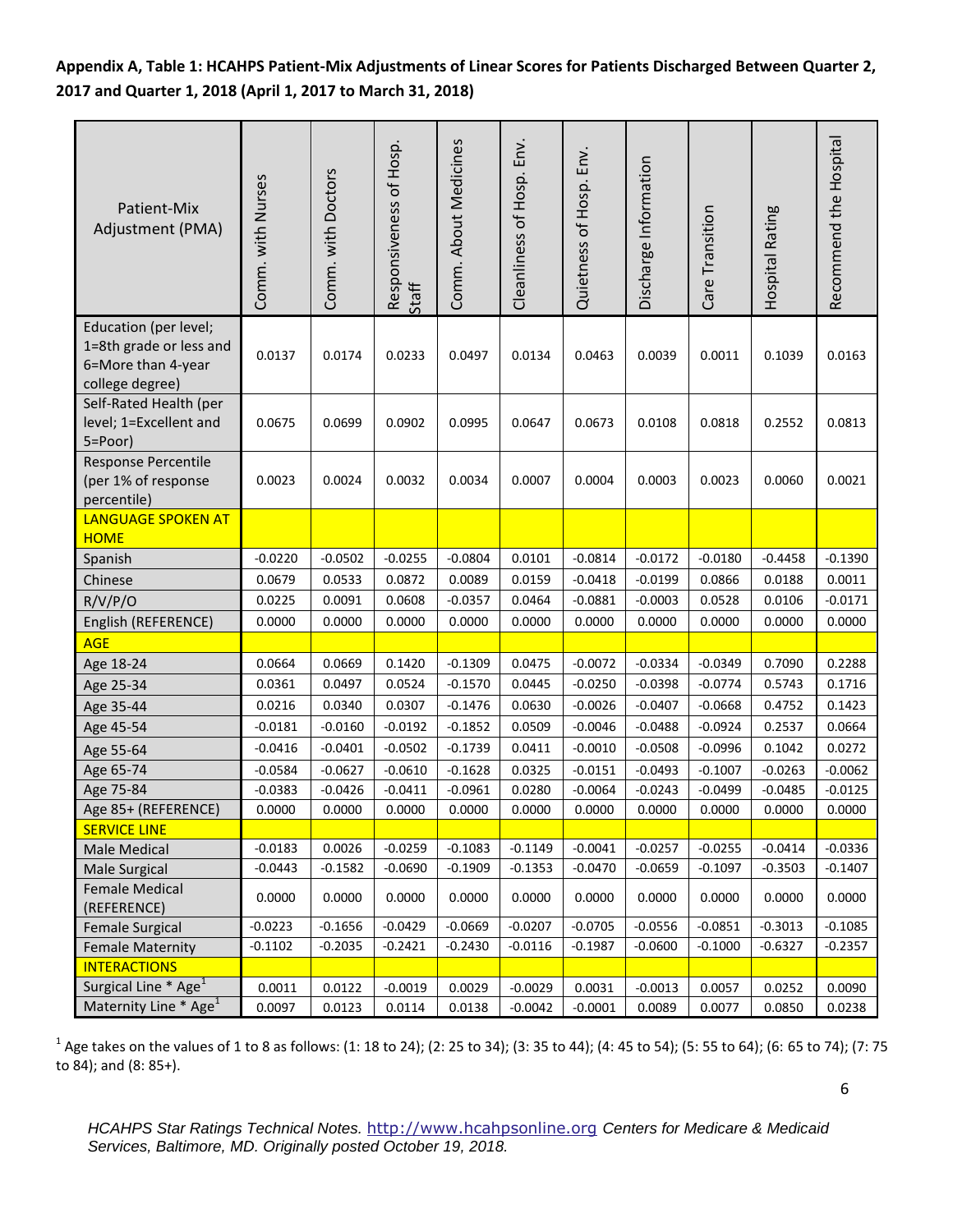**Appendix A, Table 2: National Means of PMA Variables for Patients Discharged Between Quarter 2, 2017 and Quarter 1, 2018 (April 1, 2017 to March 31, 2018)** 

| Patient-Mix Adjustment<br>(PMA)                                                        | <b>National Mean</b> |
|----------------------------------------------------------------------------------------|----------------------|
| Education (per level;<br>1=8th grade or less and 6=More<br>than 4-year college degree) | 3.780                |
| Self-Rated Health (per level;<br>1=Excellent and 5=Poor)                               | 2.766                |
| Response Percentile                                                                    | 12.4%                |
| <b>LANGUAGE SPOKEN AT HOME</b>                                                         |                      |
| Spanish                                                                                | 5.2%                 |
| Chinese                                                                                | 0.4%                 |
| R/V/P/O                                                                                | 1.8%                 |
| English (REFERENCE)                                                                    | 92.6%                |
| <b>AGE</b>                                                                             |                      |
| Age 18-24                                                                              | 2.9%                 |
| Age 25-34                                                                              | 9.4%                 |
| Age 35-44                                                                              | 6.1%                 |
| Age 45-54                                                                              | 8.5%                 |
| Age 55-64                                                                              | 18.7%                |
| Age 65-74                                                                              | 26.6%                |
| Age 75-84                                                                              | 19.7%                |
| Age 85+ (REFERENCE)                                                                    | 8.1%                 |
| <b>SERVICE LINE</b>                                                                    |                      |
| <b>Male Medical</b>                                                                    | 23.6%                |
| Male Surgical                                                                          | 18.2%                |
| <b>Female Medical (REFERENCE)</b>                                                      | 27.7%                |
| <b>Female Surgical</b>                                                                 | 19.0%                |
| <b>Female Maternity</b>                                                                | 11.5%                |
| <b>INTERACTIONS</b>                                                                    |                      |
| Surgical Line * Age <sup>1</sup>                                                       | 2.055                |
| Maternity Line * Age <sup>1</sup>                                                      | 0.236                |

 $^1$  Age takes on the values of 1 to 8 as follows: (1: 18 to 24); (2: 25 to 34); (3: 35 to 44); (4: 45 to 54); (5: 55 to 64); (6: 65 to 74); (7: 75 to 84); and (8: 85+).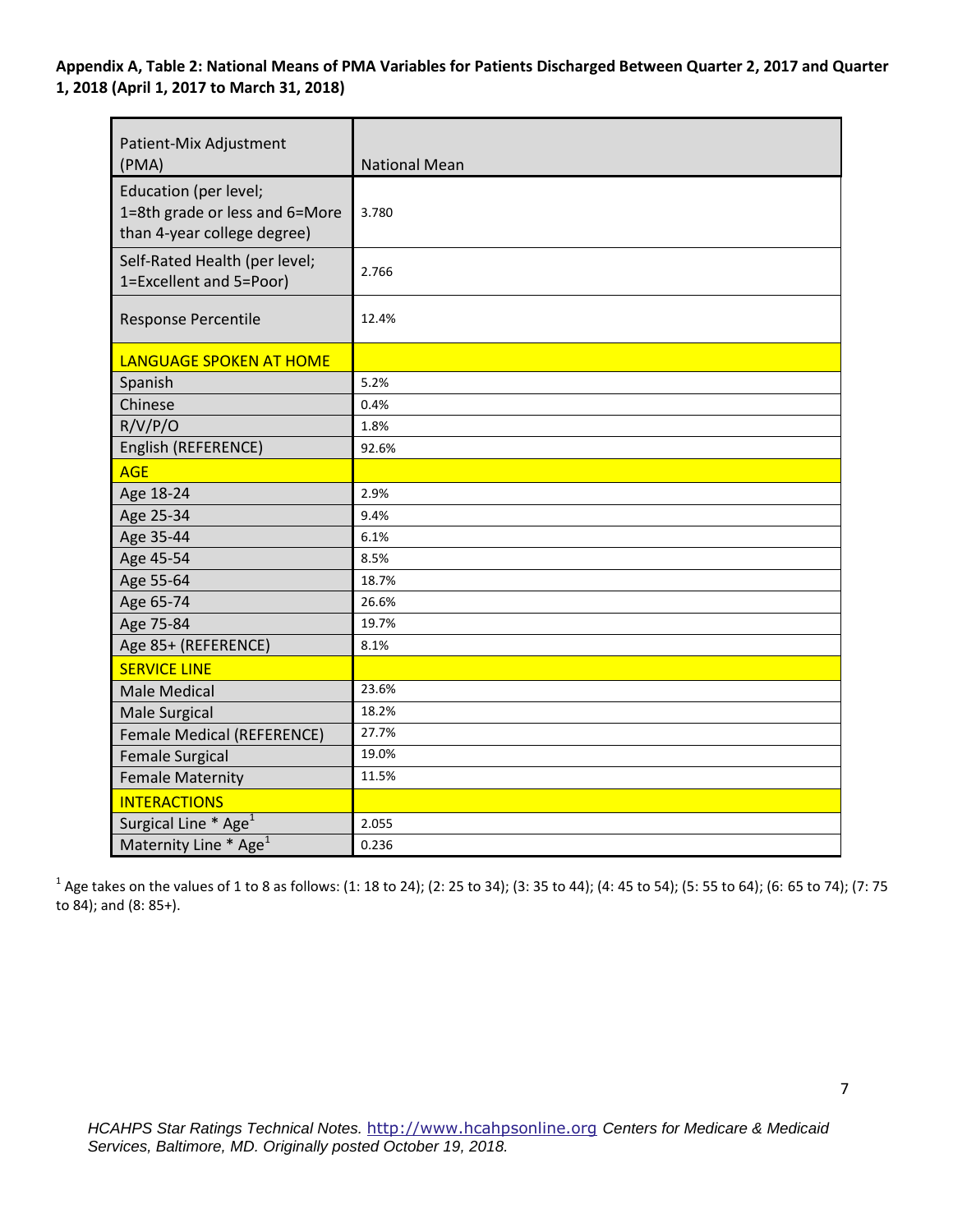**Appendix B: Survey Mode Adjustments of HCAHPS Linear Scores to Adjust to a Reference of Mail Mode (for HCAHPS score adjustments beginning with April 2017 discharges)** 

|                                            | <b>Phone Only</b> | <b>Mixed</b> | <b>Active IVR</b> |
|--------------------------------------------|-------------------|--------------|-------------------|
| <b>HCAHPS Composite Measures</b>           |                   |              |                   |
| <b>Communication with Nurses</b>           | $-0.043$          | $-0.049$     | 0.013             |
| <b>Communication with Doctors</b>          | $-0.020$          | $-0.008$     | 0.036             |
| Responsiveness of Hospital Staff           | $-0.010$          | $-0.055$     | 0.042             |
| <b>Communication about Medicines</b>       | $-0.011$          | $-0.004$     | 0.023             |
| Discharge Information                      | $-0.017$          | $-0.012$     | $-0.016$          |
| <b>Care Transition</b>                     | $-0.024$          | $-0.028$     | 0.009             |
| <b>HCAHPS Individual Items</b>             |                   |              |                   |
| <b>Cleanliness of Hospital Environment</b> | $-0.018$          | $-0.046$     | 0.019             |
| Quietness of Hospital Environment          | $-0.105$          | $-0.080$     | $-0.056$          |
| <b>HCAHPS Global Items</b>                 |                   |              |                   |
| <b>Hospital Rating</b>                     | $-0.166$          | $-0.142$     | 0.079             |
| <b>Recommend the Hospital</b>              | $-0.043$          | $-0.035$     | 0.030             |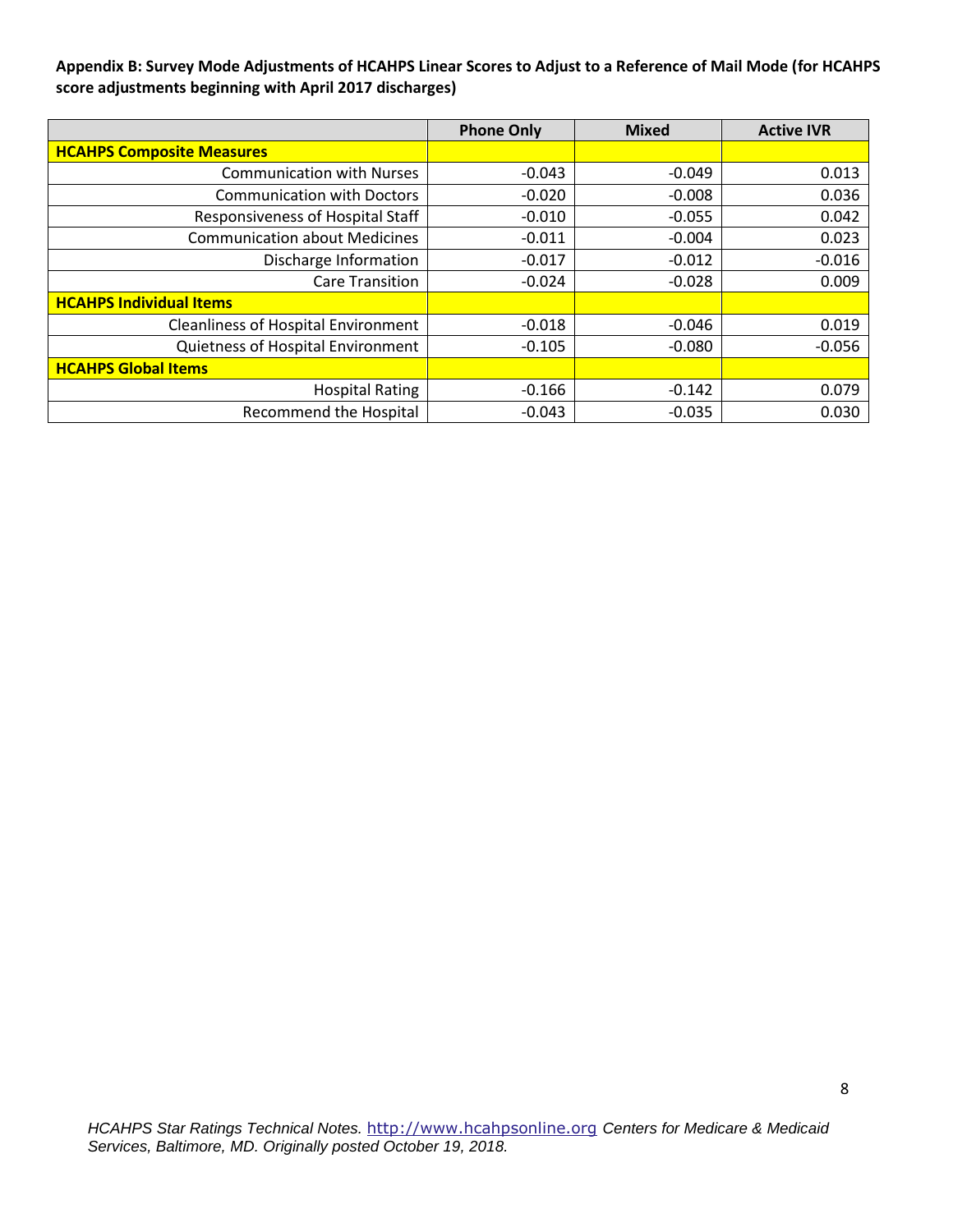**Appendix C: HCAHPS Star Rating Cut Points for Patients Discharged Between Quarter 2, 2017 and Quarter 1, 2018 (April 1, 2017 to March 31, 2018)** 

|                                            | 1 Star | 2 Stars                | 3 Stars        | 4 Stars          | 5 Stars   |
|--------------------------------------------|--------|------------------------|----------------|------------------|-----------|
| <b>HCAHPS Composite Measures</b>           |        |                        |                |                  |           |
| <b>Communication with Nurses</b>           | <86    | $\geq$ 86 to <90       | $≥90$ to <93   | $≥93$ to $<95$   | $\geq$ 95 |
| <b>Communication with Doctors</b>          | < 87   | $\geq$ 87 to <90       | ≥90 to <92     | $≥92$ to <95     | $\geq$ 95 |
| Responsiveness of Hospital Staff           | < 79   | $\geq$ 79 to <83       | ≥83 to <87     | $≥87$ to <91     | $\geq$ 91 |
| <b>Communication about Medicines</b>       | < 72   | $≥72$ to $≤78$         | ≥78 to <82     | $\geq$ 82 to <86 | $\geq 86$ |
| Discharge Information                      | <80    | $≥80$ to $≤84$         | ≥84 to <88     | $≥88$ to <92     | $\geq$ 92 |
| <b>Care Transition</b>                     | < 78   | $≥78$ to $≤81$         | $≥81$ to $<83$ | $≥83$ to $≤87$   | ≥87       |
| <b>HCAHPS Individual Items</b>             |        |                        |                |                  |           |
| <b>Cleanliness of Hospital Environment</b> | < 82   | $≥82$ to $≤87$         | ≥87 to <91     | $≥91$ to $≤94$   | $\geq$ 94 |
| Quietness of Hospital Environment          | < 76   | $≥76$ to $≤80$         | ≥80 to <84     | $\geq$ 84 to <89 | $\geq 89$ |
| <b>HCAHPS Global Items</b>                 |        |                        |                |                  |           |
| <b>Hospital Rating</b>                     | < 81   | $\geq 81$ to $\leq 86$ | ≥86 to <89     | $≥89$ to <92     | $\geq 92$ |
| <b>Recommend the Hospital</b>              | <80    | $≥80$ to $≤86$         | ≥86 to <90     | ≥90 to <94       | $\geq 94$ |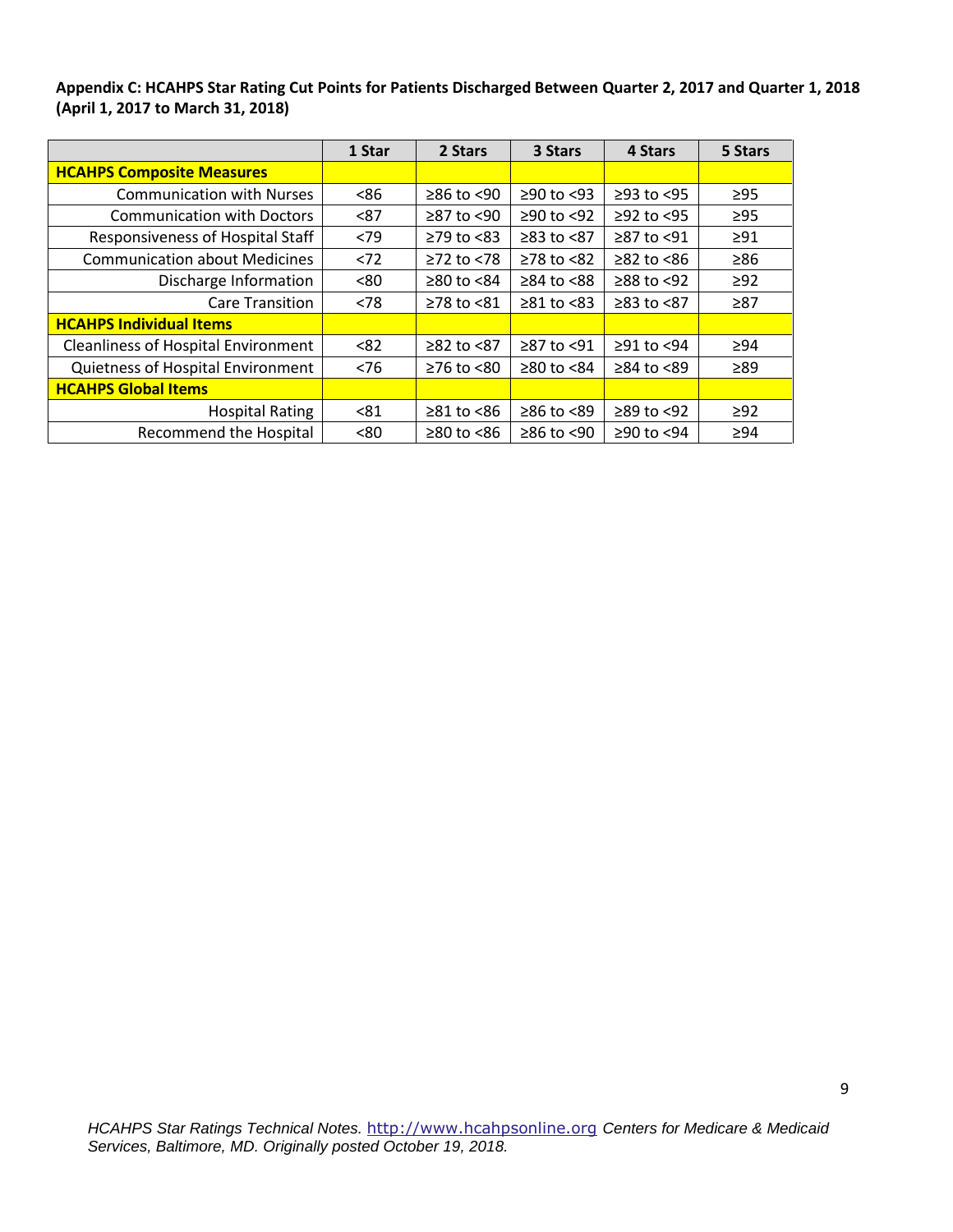## **Appendix D: Individual Measure Star Assignment Process**

Below are detailed steps of the clustering method to develop individual measure stars. For each measure, the clustering method does the following:

- 1. Produces the individual measure distance matrix.
- 2. Groups the measure scores into an initial set of clusters.
- 3. Selects the final set of clusters.

## **1. Produce the individual measure distance matrix.**

For each pair of hospital j and k (j>=k) among the n hospitals with measure score data, compute the Euclidian distance of their measure scores (e.g., the absolute value of the difference between the two measure scores). Enter this distance in row j and column k of a distance matrix with n rows and n columns. This matrix can be produced using the DISTANCE procedure in SAS as follows:

proc distance data=inclusterdat out=distancedat method=Euclid;

```
 var interval(measure_score);
   id CCN;
run;
```
In the above code, the input data set, *inclusterdat,* is the list of hospitals with scores for a particular measure. Each record has a unique identifier, CCN. The option *method=Euclid* specifies that distances between hospital measure scores should be based on Euclidean distance. The input data contain a variable called *measure\_score.* In the *var* call, the parentheses around *measure\_score* indicate that *measure\_score* is considered to be an interval or numeric variable. The distances computed by this code are stored to an output data set called *distancedat.* 

## **2. Create a tree of cluster assignments.**

The distance matrix calculated in Step 1 is the input to the clustering procedure. The stored distance algorithm is implemented to compute cluster assignments. The following process is implemented by using the CLUSTER procedure in SAS:

- a. The input measure score distances are squared.
- b. The clusters are initialized by assigning each hospital to its own cluster.
- c. In order to determine which pair of clusters to merge, Ward's minimum variance method is used to separate the variance of the measure scores into within-cluster and between-cluster sum of squares components.
- d. From the existing clusters, two clusters will be selected for merging to minimize the within-cluster sum of squares over all possible sets of clusters that might result from a merge.
- e. Steps b and c are repeated to reduce the number of clusters by one until a single cluster containing all hospitals results.

The result is a data set that contains a tree-like structure of cluster assignments, from which any number of clusters between 1 and the number of hospital measure scores could be computed. The SAS code for implementing these steps is:

proc cluster data=distancedat method=ward outtree=treedat noprint;

id CCN;

run;